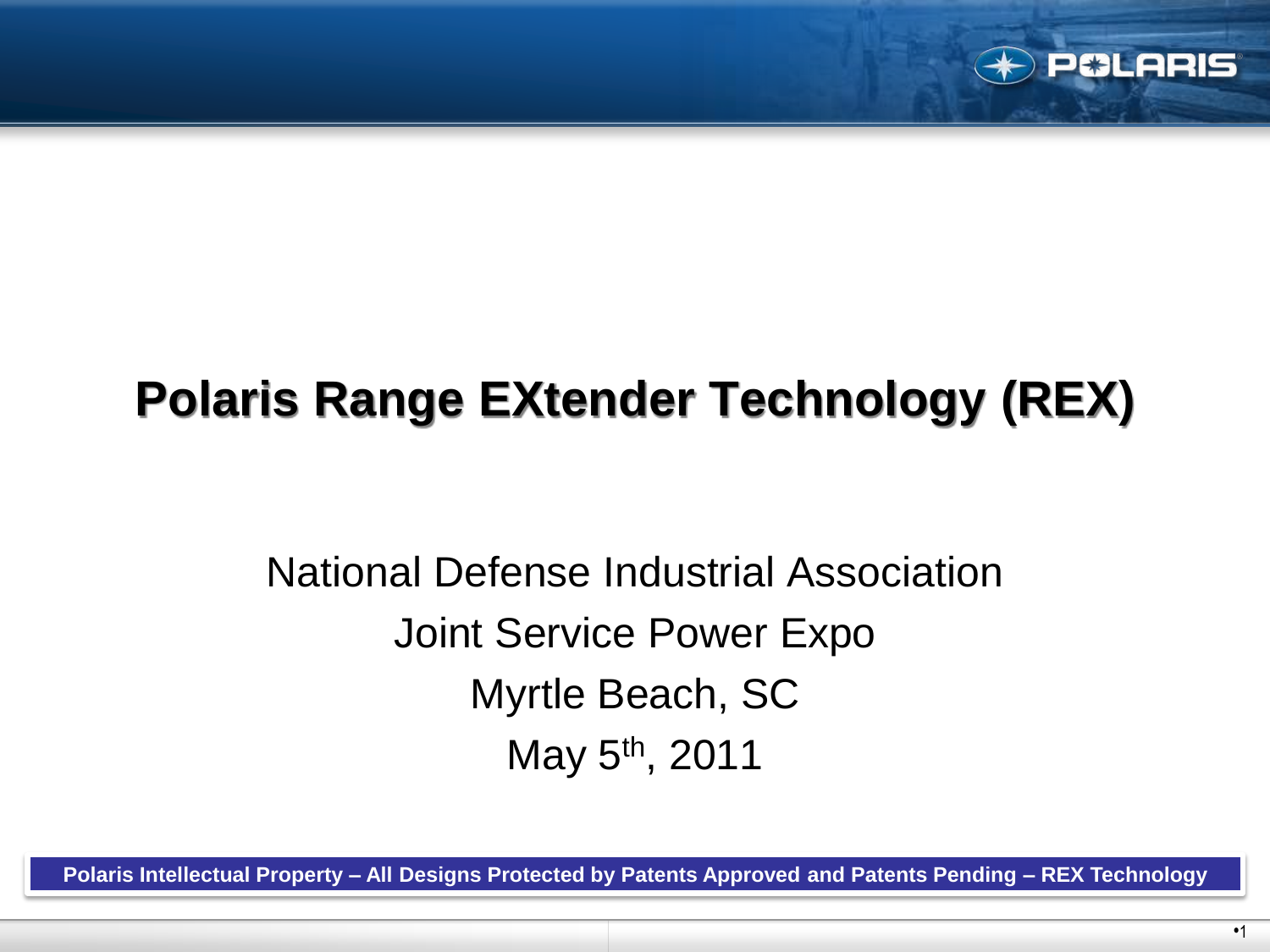#### *The Fuel Efficiency Problem*



PCLARIS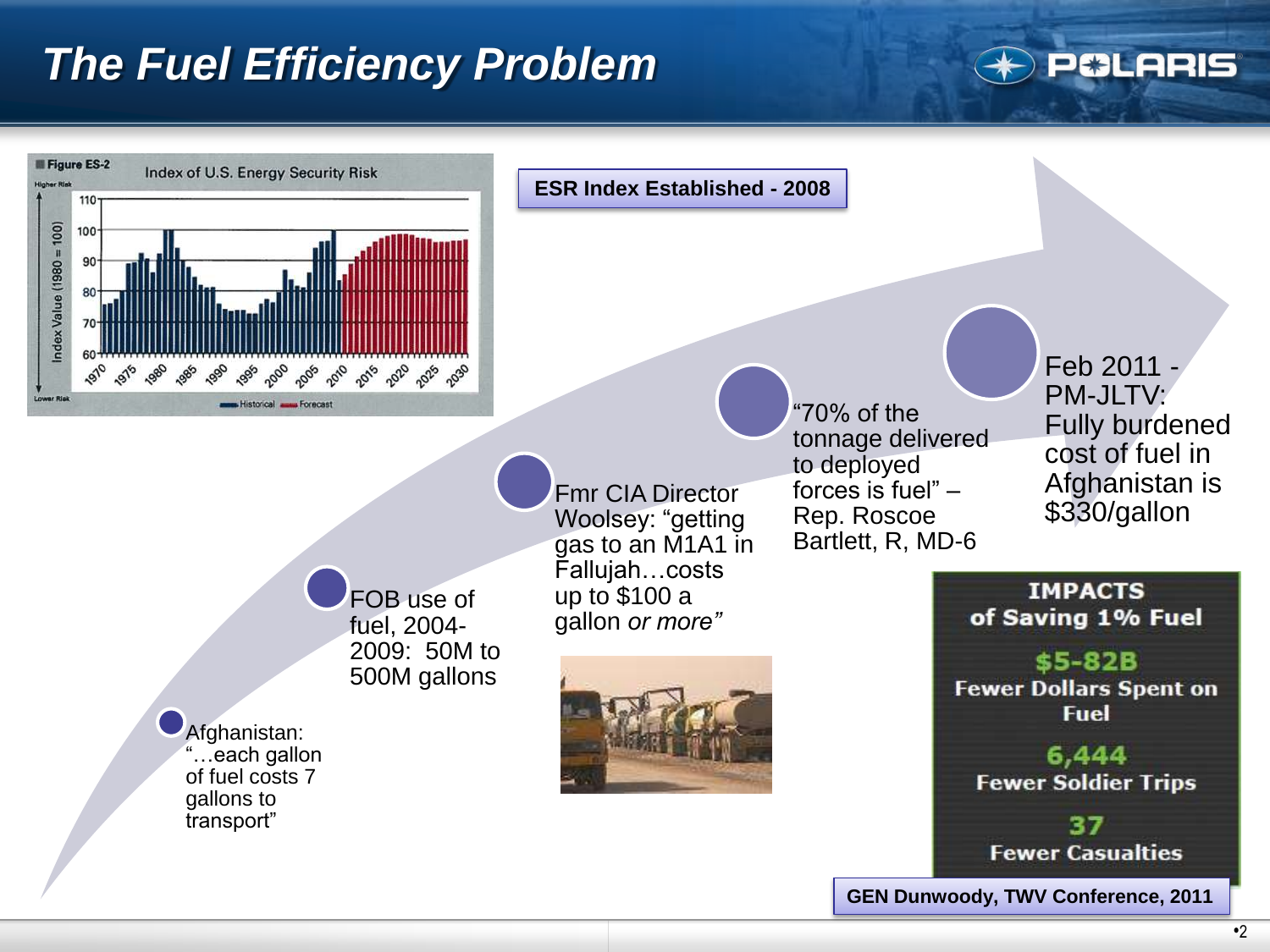## *The Warfighter's Load Problem*

#### **BLARIS**



- **Combat Load in 1991: 60lbs; Today: 130lbs**
- **Batteries for a 3 week patrol, Marine Squad: 700lbs**
- **Doctrine in 1991: Air/Land, Force on Force; Today: Asymmetric, IED-laden LoCs, avoid the heavy vehicles on predictable roads of travel**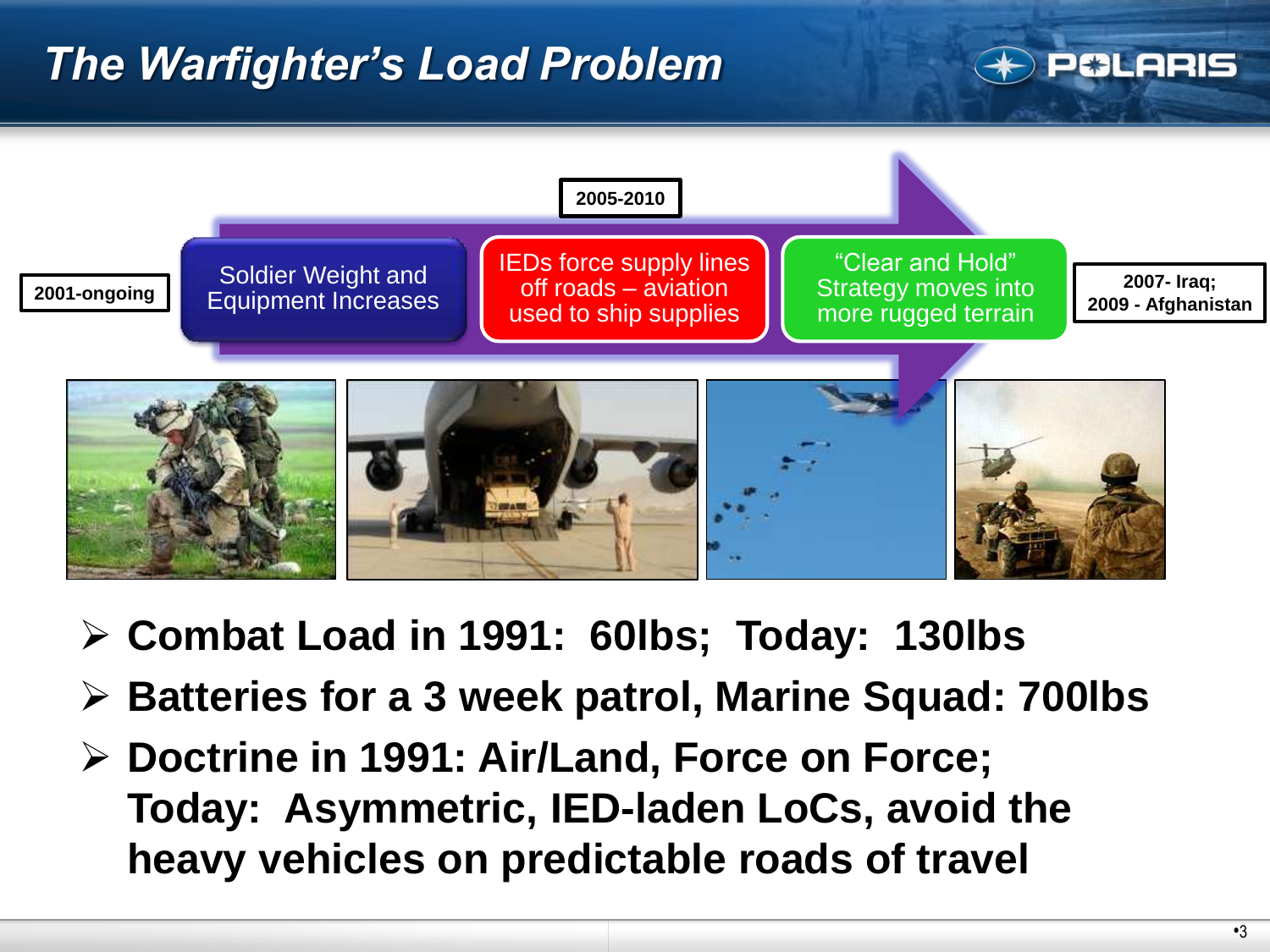## *Case Study: Military Use – ATV/UTVs*



- $\checkmark$  1992: 1<sup>st</sup> use of ATVs by the military
- $\checkmark$  2002: TF Dagger requests 1st Militarized ATV
- $\checkmark$  2007: 1<sup>st</sup> Militarized Side-by-Side Class Vehicle – IDF incorporates into TOE and **Doctrine**
- $\checkmark$  2009: 1<sup>st</sup> Militarized strike / recon platform for JSOTF-A
- 2010: 1st Militarized LSEV
- ▶ 2011: The REX Technology

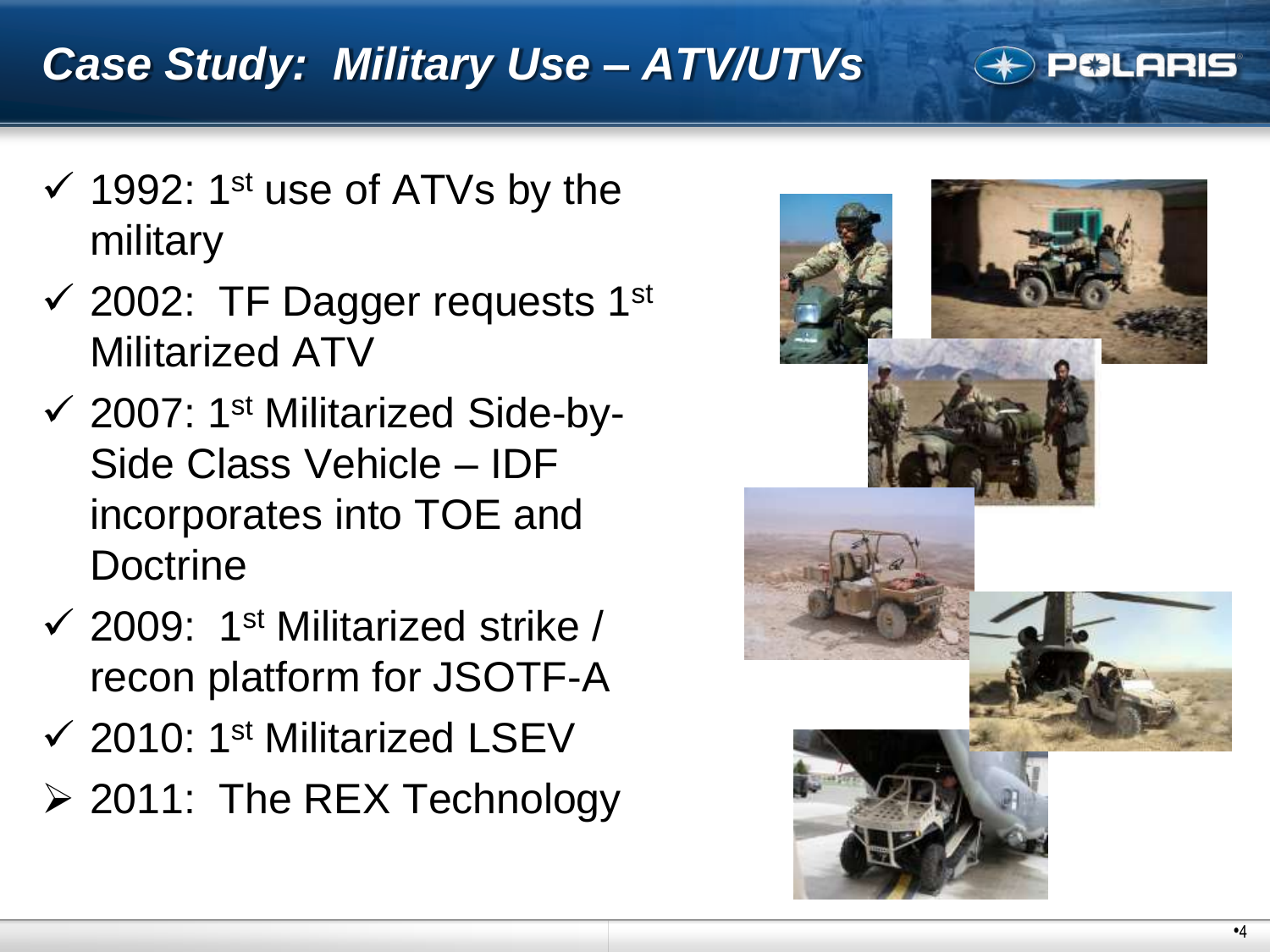#### *Convergence of the Problem Sets*



- **All-terrain, on/off-road, load bearing tactical vehicle**
- **Quiet, stealth modes**
- **Longer range (fossil & EV)**
- **Increased auxiliary power requirements**
- **Unmanned building block options**
- **Stand alone, dismounted power generation**
- **Quick, COTS technology with low fuel costs**



#### **The Polaris REX Technology**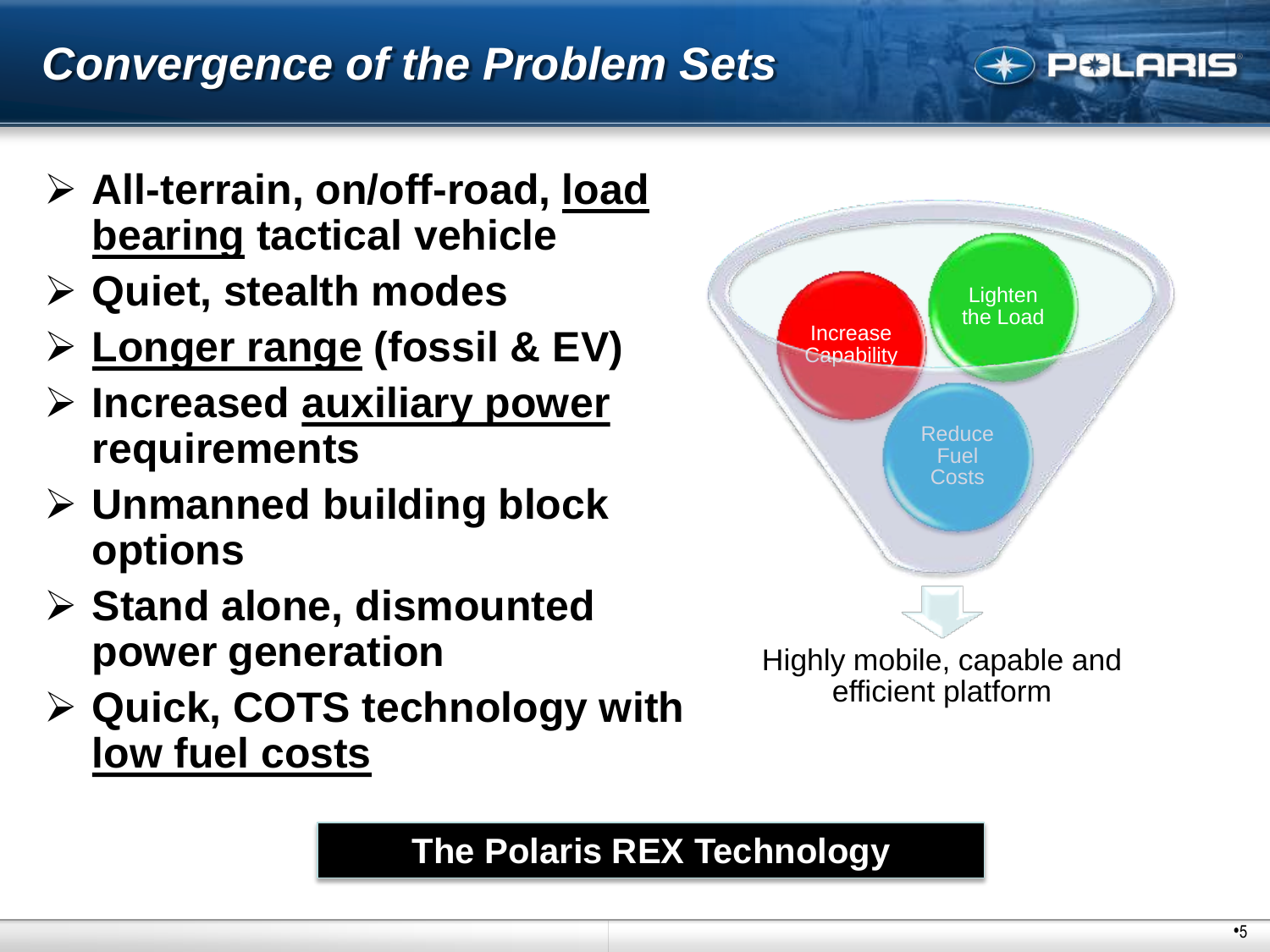- Emissions reduction and fuel economy needs are driving a fundamental shift in Internal Combustion Engine efficiency and power density
- Trend toward reduced emissions, same power from smaller engines

**2010 Ford Triton V8** 5.4 liter displacement 310 hp 365 Ft lb Torque 14/20 mpg



**2011 Ford EcoBoost V6** 3.5 liter displacement 365 hp 420 Ft lb Torque 16/22 mpg



**BLARIS**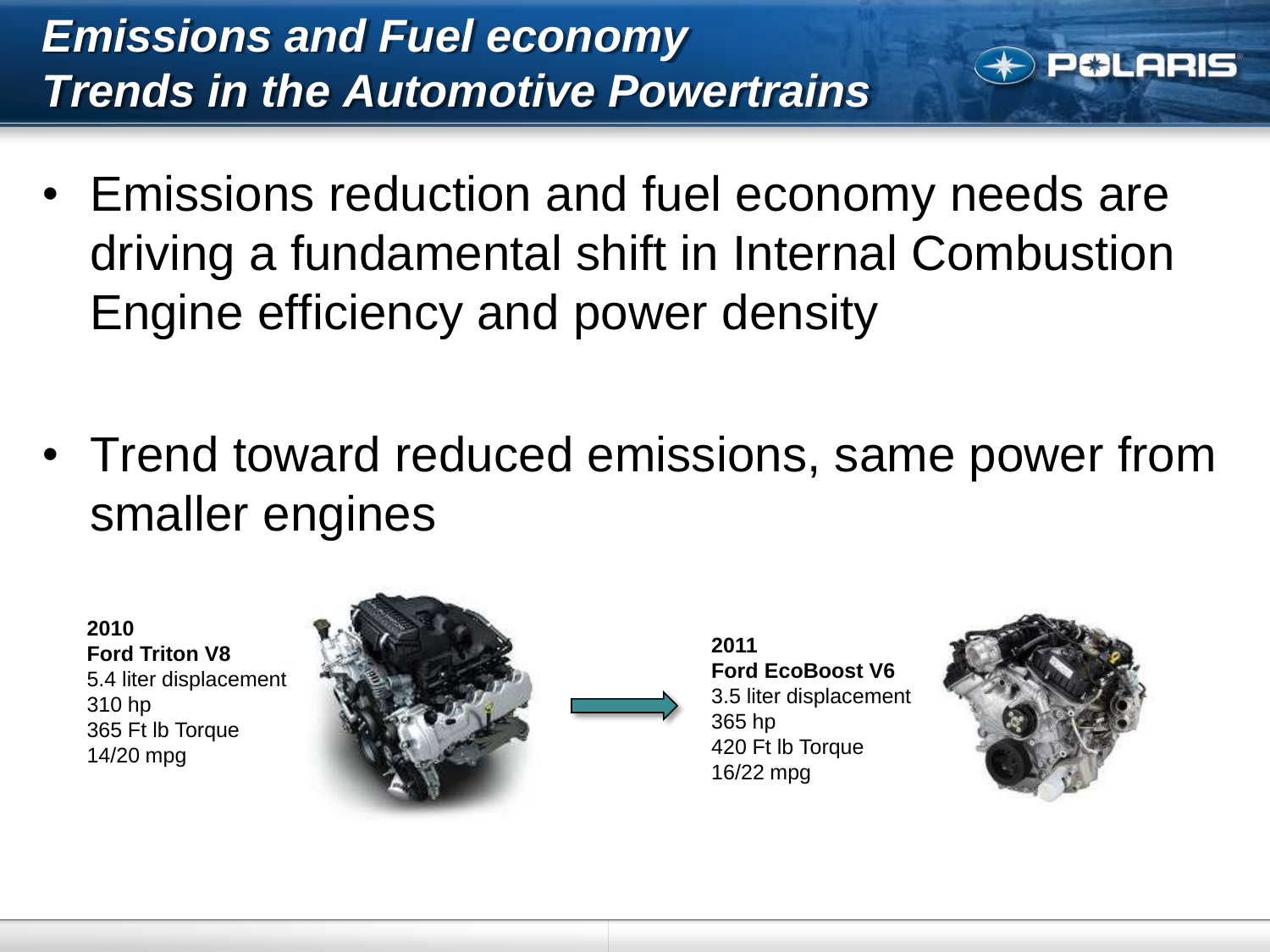## *Current Technical Paths to Reduce Emissions and Fuel Consumption*



Engine downsizing

- Reduced displacement and cylinder count
- Turbocharging
	- Increase power density
- Driveline efficiency Increase
	- Reduced parasitic losses for accessories
	- Reduce friction in engine
- Engine start/stop capability
	- Integrated starter/generators
- Driveline electrification
	- Battery powered electric vehicles
	- Parallel and serial hybrids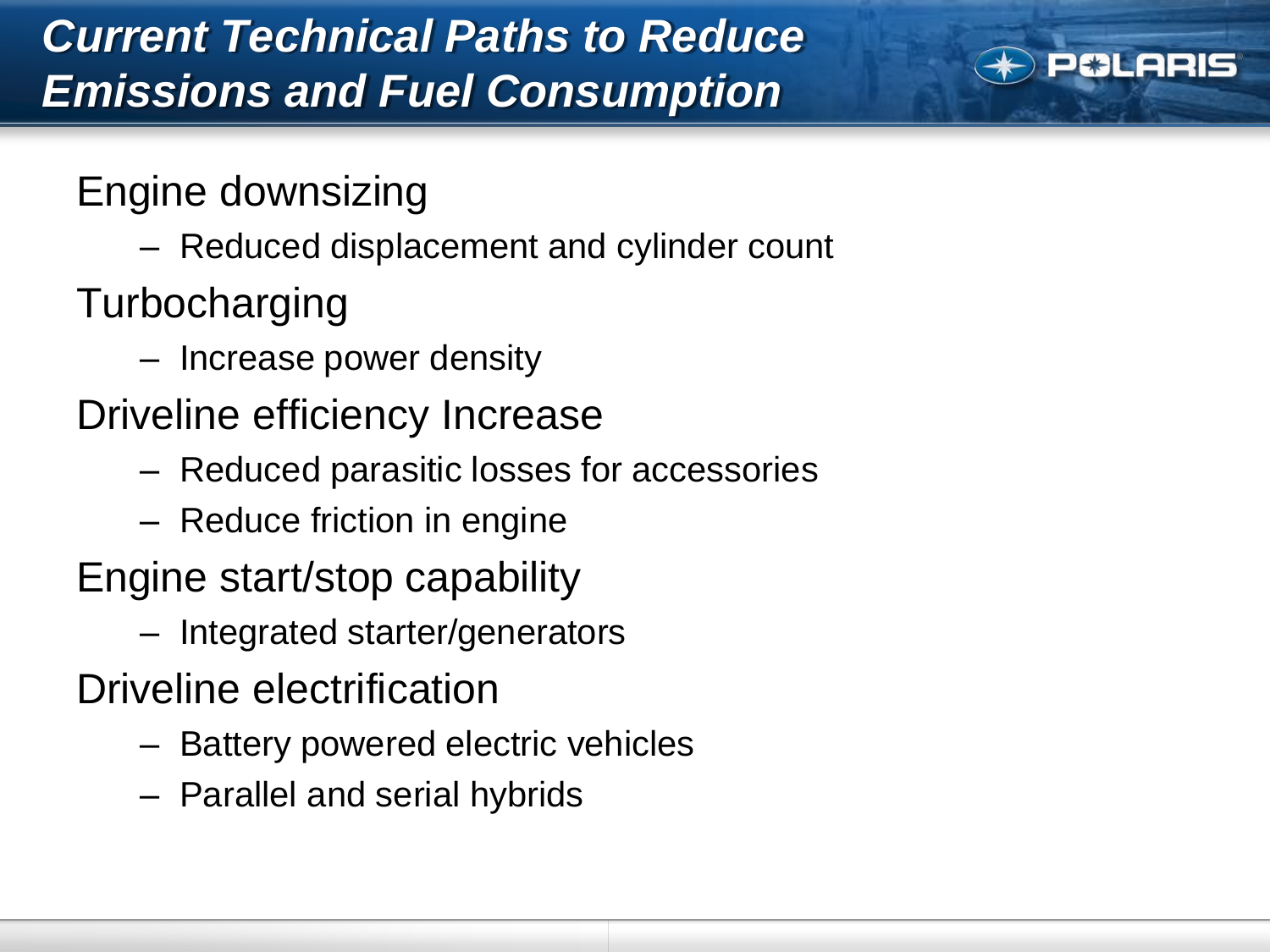

- Vehicle range is limited by battery capacity
- Vehicle utility is limited by recharging time
- Relatively poor power density for batteries
- No widespread recharging infrastructure
- Add-on cost of batteries
- Weight and packaging considerations of batteries
- Range Anxiety presents obstacle to increased adoption of electric vehicles for on-road use

**Hybrids are a bridging technology between pure electric and internal combustion powered vehicles**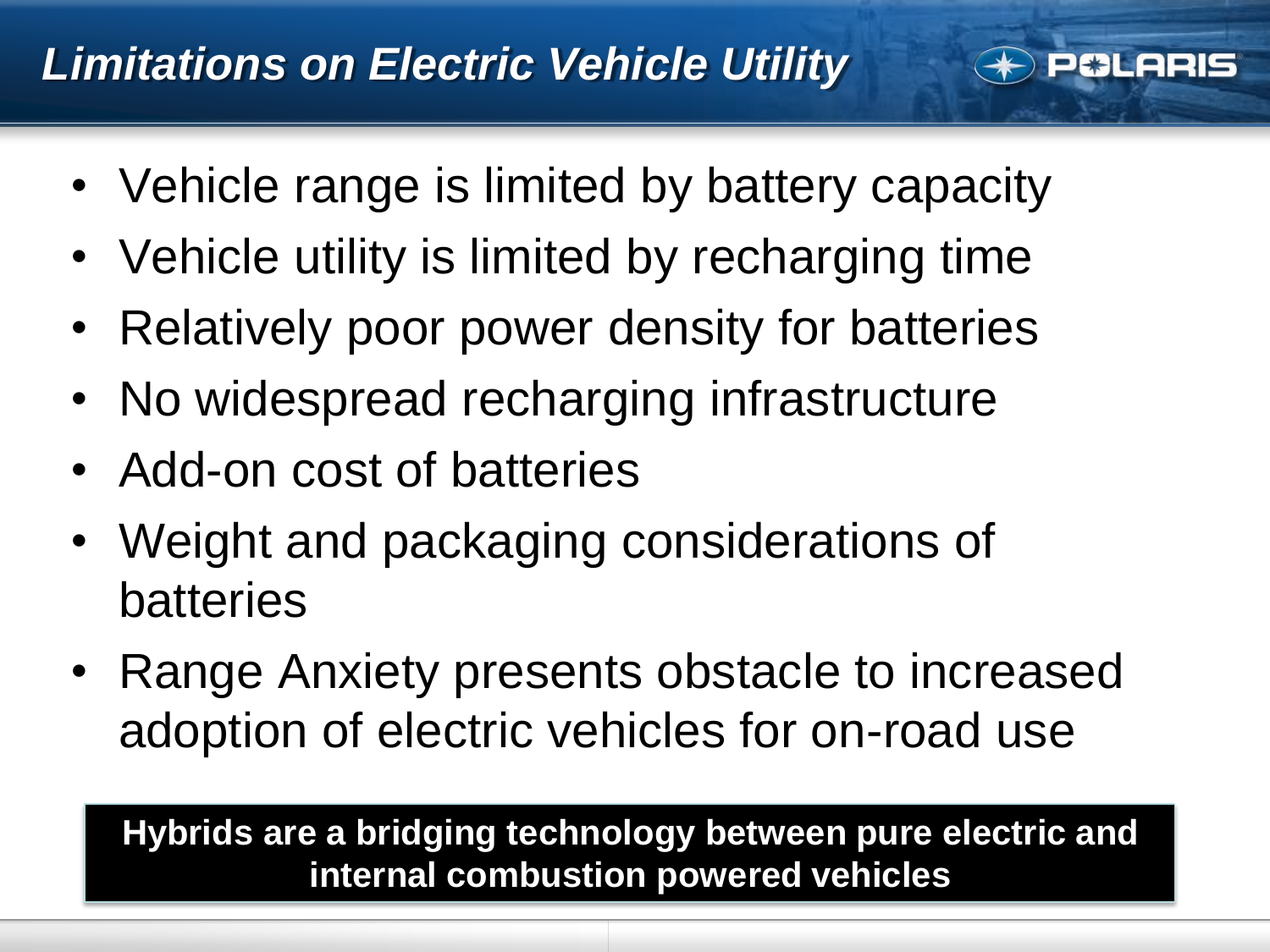- Combines advances in powertrain downsizing and efficiency with electric vehicle technology to increase vehicle utility
- Uses existing, proven technology
- Allows for the best combination of vehicle range and emission reduction and fuel efficiency
- Leverages existing fuel infrastructure for electric vehicles with 'instant' recharging capability

#### **A Better Bridge**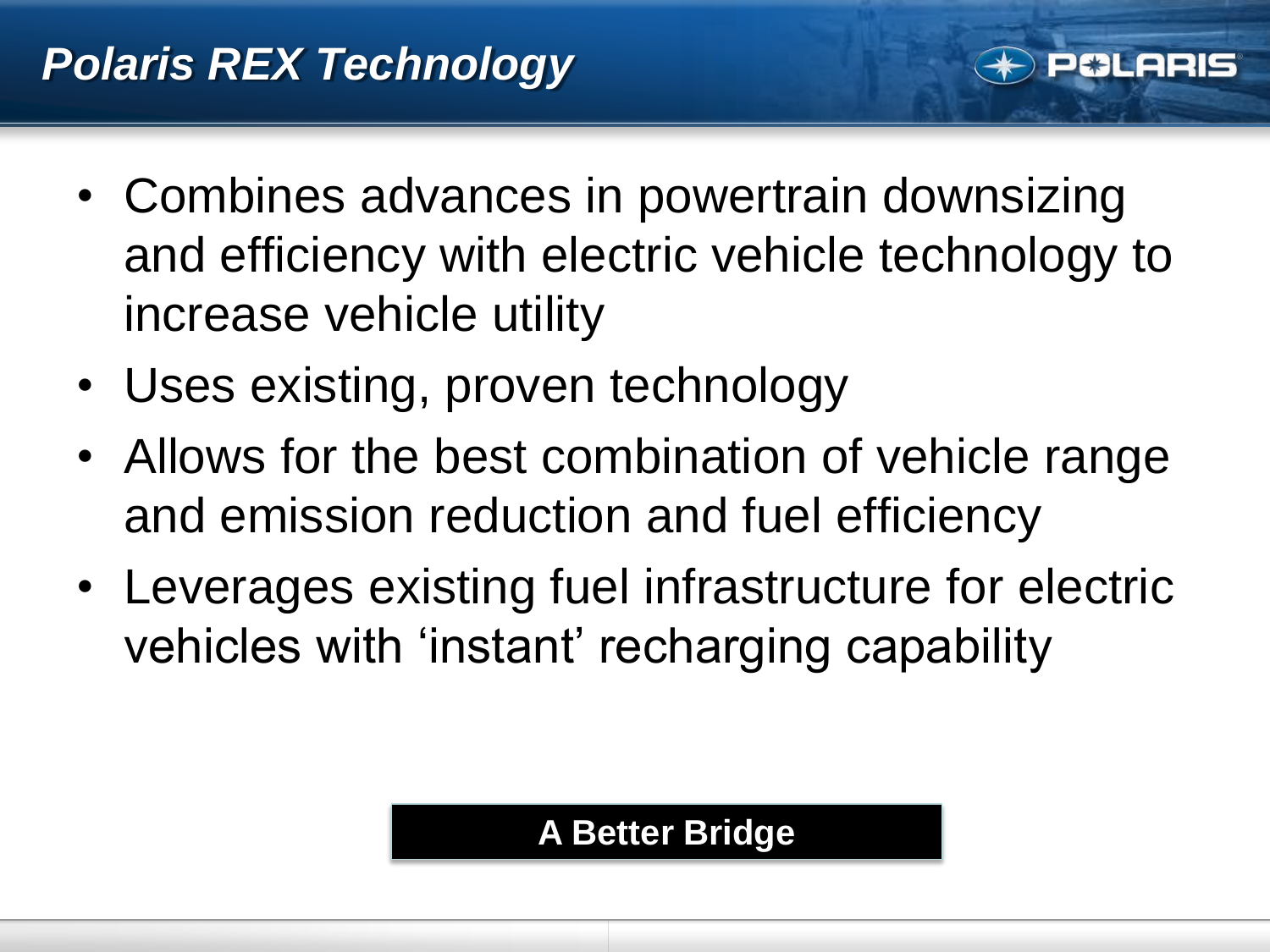

- Internal combustion engine is sized to handle transient acceleration loads
- Engine nearly as large as engine in traditional internal combustion powered vehicles
- Due to its size the engine runs in a low efficiency region for much of its operating range
- Engine size compounds vehicle packaging challenges
- Engine size increases vehicle cost

**Current Hybrid Solutions Tend to be** *ENGINE DOMINANT*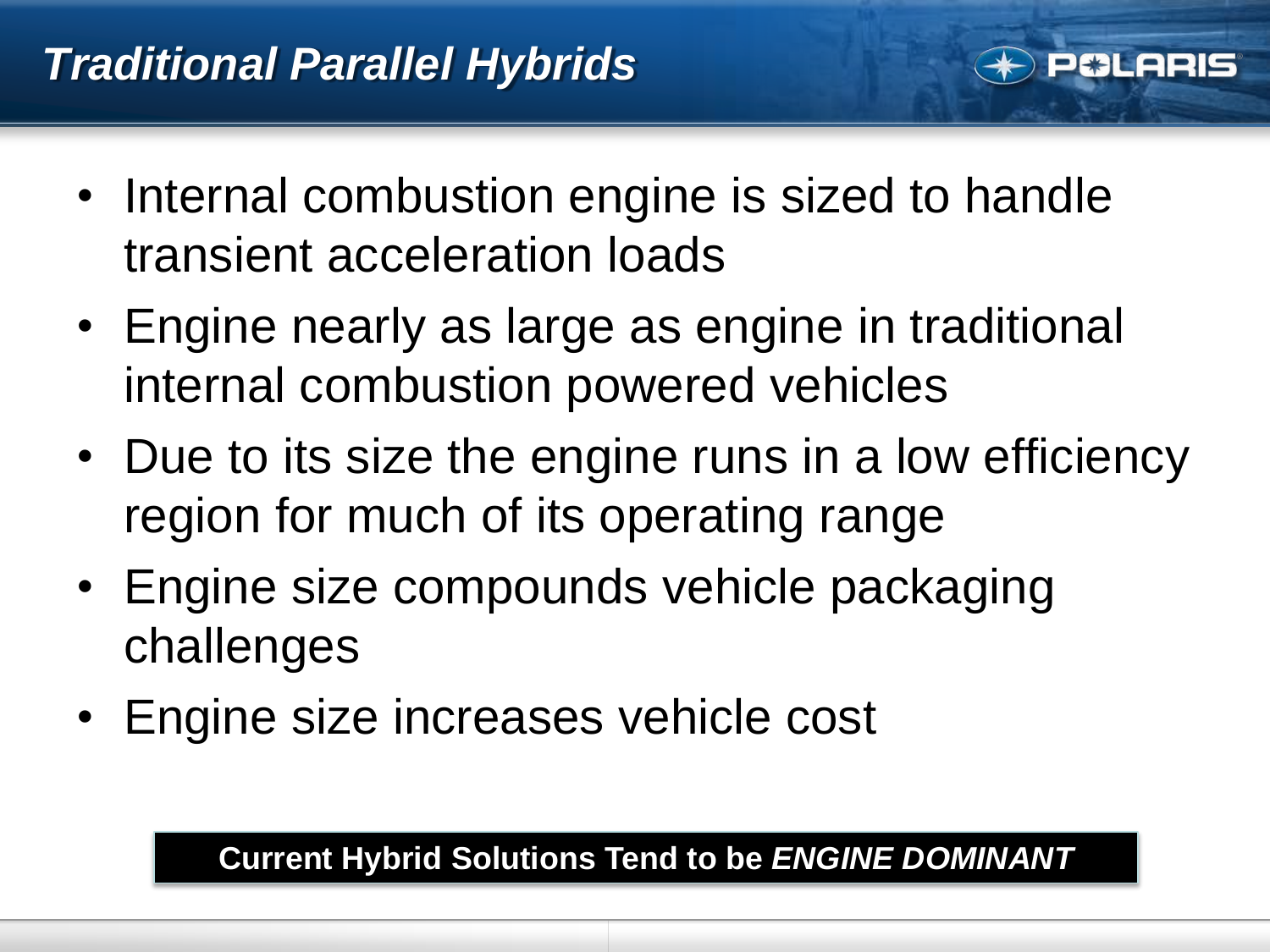• Create a *battery dominant* hybrid electric vehicle

**81 ARIS** 

- Utilize battery for transient acceleration needs
- Size the engine to maintain battery SOC during steady-state driving
	- Incorporate aggressive regenerative braking strategy
- Utilize engine downsizing technology to provide best combination of high power density and small package size for the internal combustion engine
	- Engine maintains battery SOC only
	- Series hybrid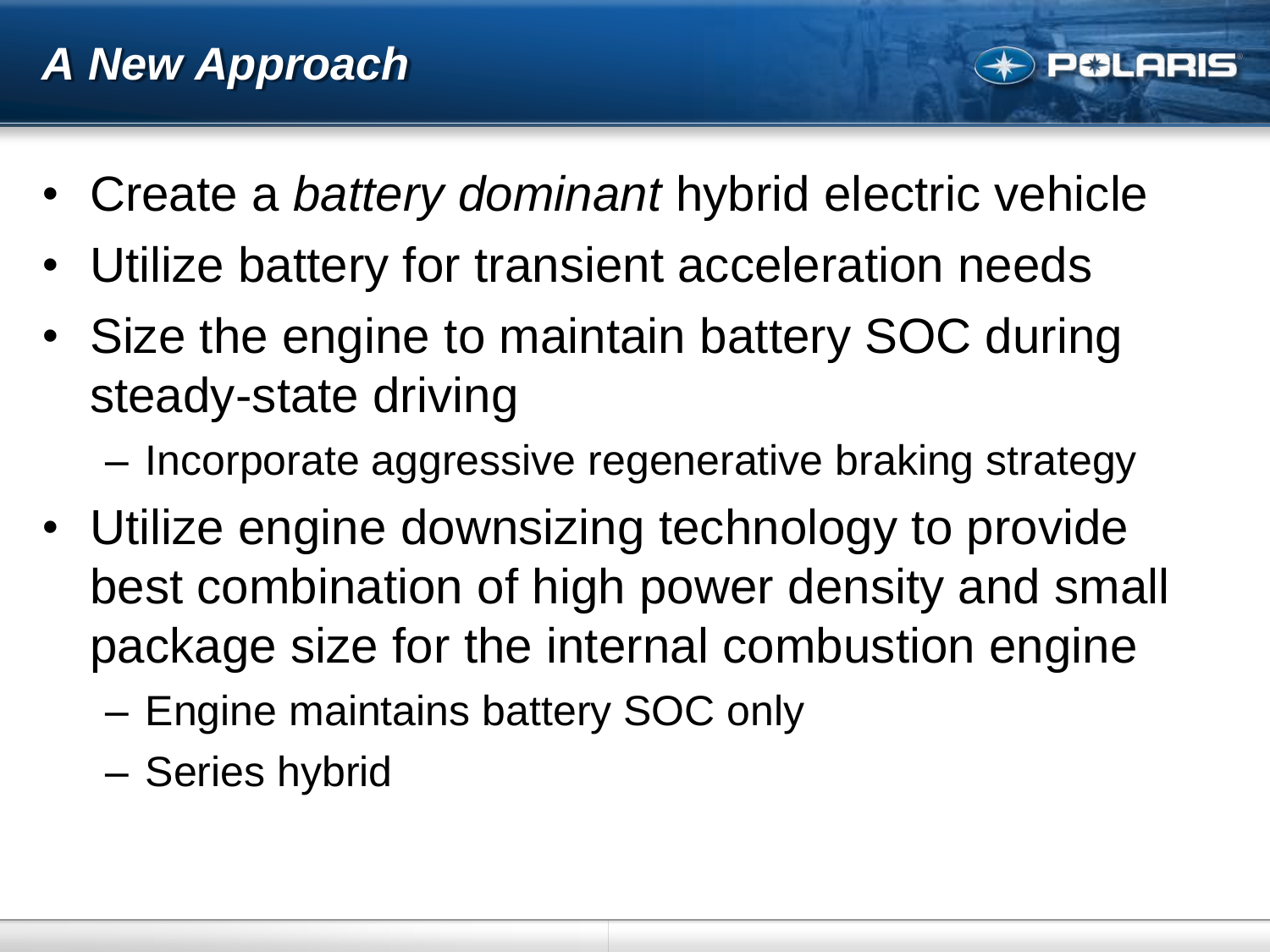## *Technology Demonstrator*

#### • Polaris REX technology demonstrator based on a European-market VW Polo

- Up to 500 miles operating range
- Emissions certification levels lower than a Chevy Volt or Toyota Prius
- Aerodynamic improvements to reduce 'pure losses'
- Aggressive braking regeneration strategy



**BLARIS** 

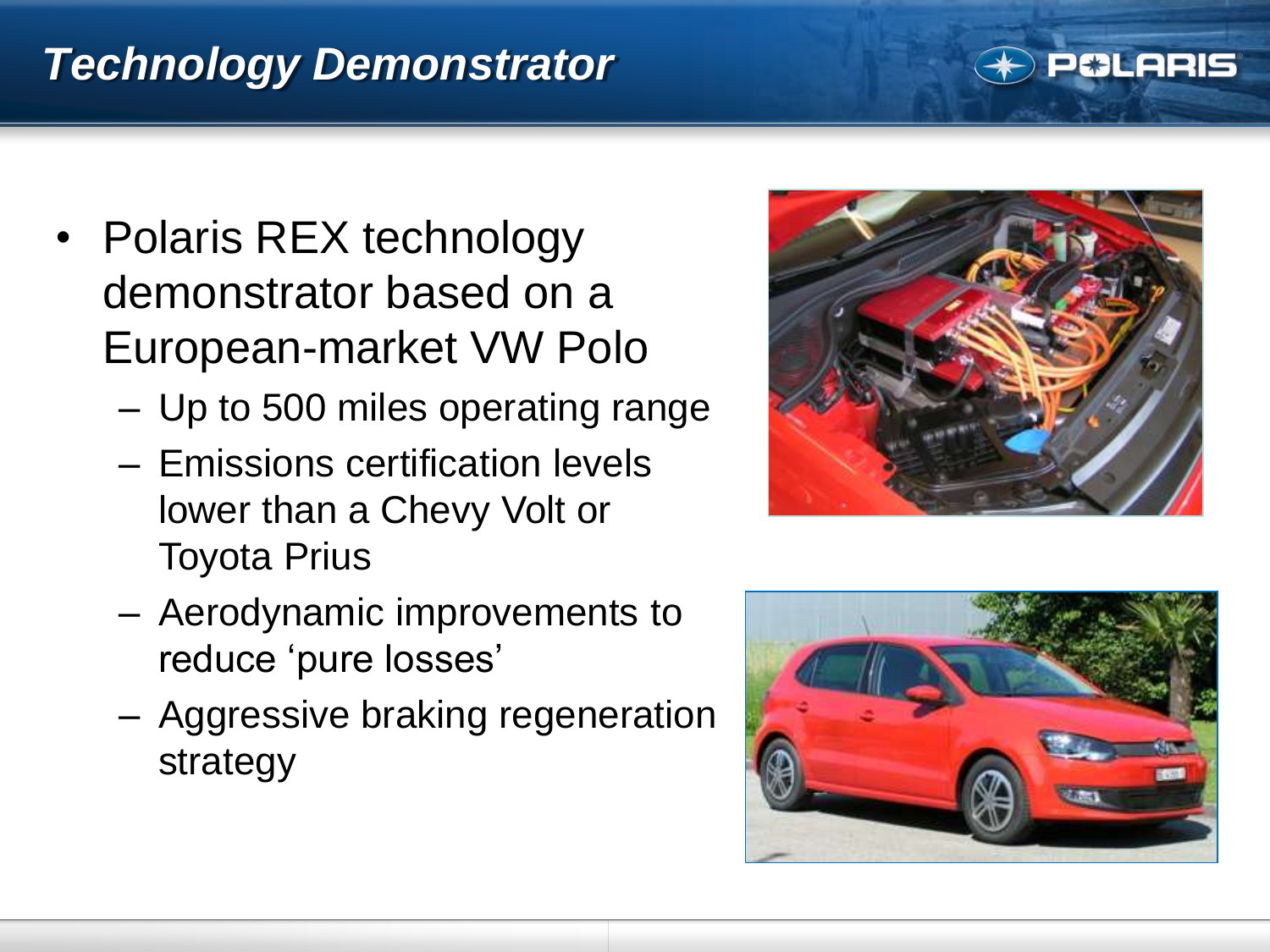#### *Polaris Electric Vehicle REX Strategy*

- Powertrain and battery pack is sized for the needs of typical duty cycle
- Transient acceleration needs are met with the battery
	- Partially recovered with regenerative braking
- REX generator sized to slightly exceed average vehicle power needs in typical usage
- No need for remote charging infrastructure
	- The existing gasoline infrastructure is utilized for "instant" battery recharging via an on-board ICE REX recharging system

**&LARIS** 

- On-board REX recharging system is downsized in displacement as much as possible to increase the efficiency, minimize emissions, and maximum fuel economy
- The battery capacity is reduced from that of a pure electric car since the REX system provides increased range.
- Battery capacity is sized to receive the maximum benefit from the "electric only" range for the emissions certification.
- Battery reduction strategy also has the benefit of reducing cost and vehicle weight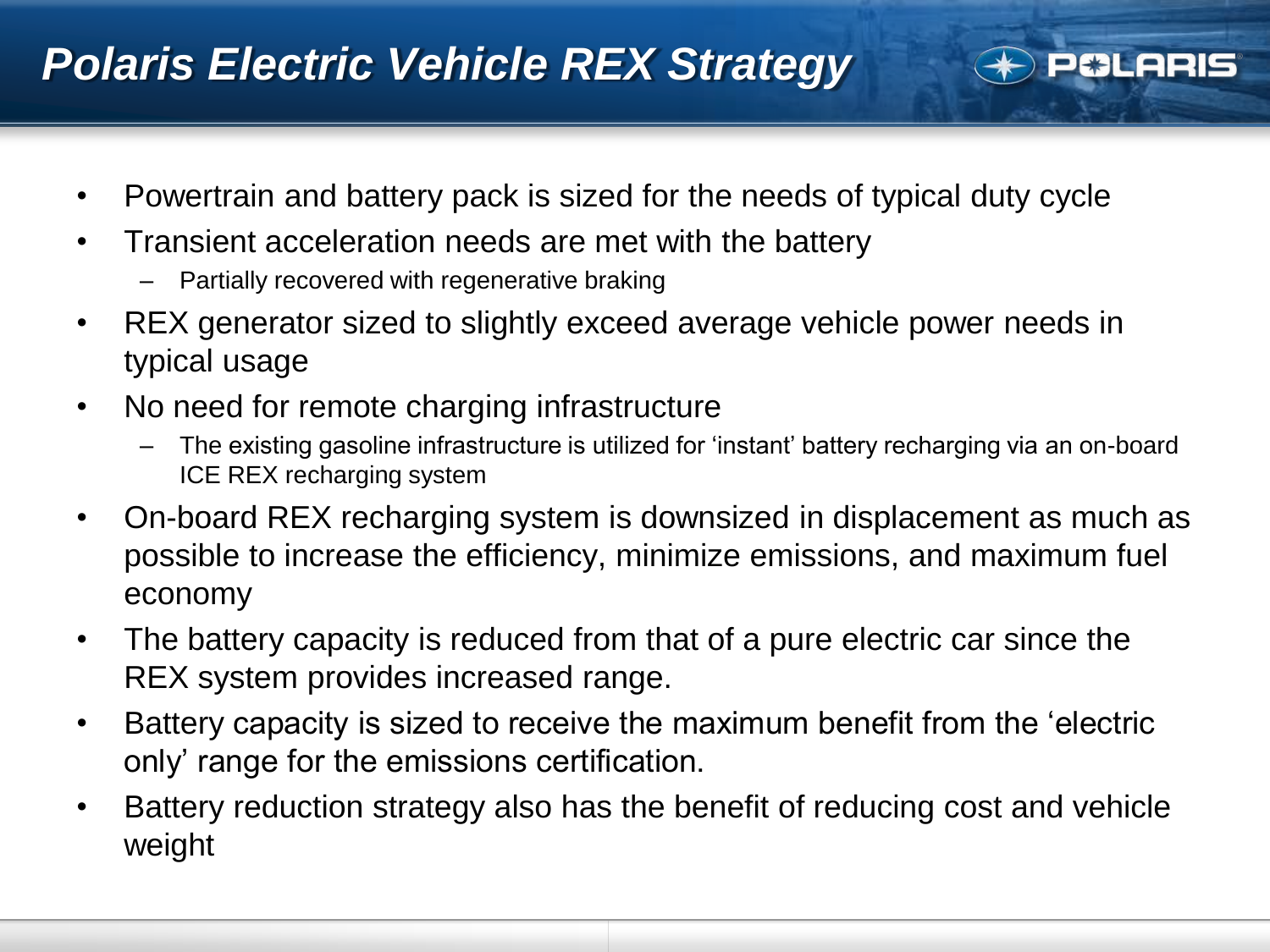#### *Drive Strategy*



**POLARIS**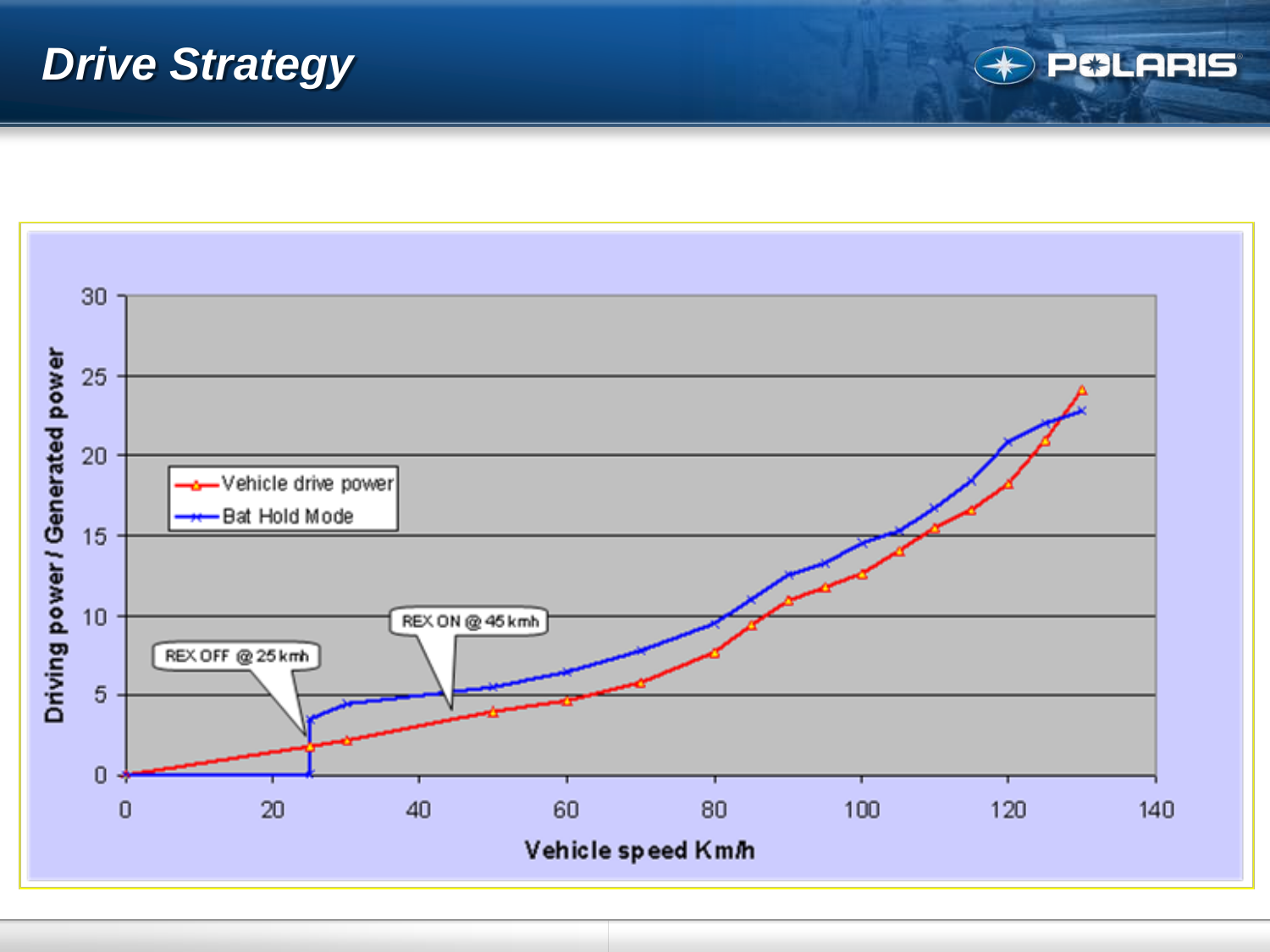#### *Polaris Range Extender Package*



- **Single cylinder**
- **Integrated generator**
- **325cc displacement**
- **38 kg weight**
- **22kW electrical output**
- **Port fuel injection**
- **Low friction design**
- **Compact space saving design**

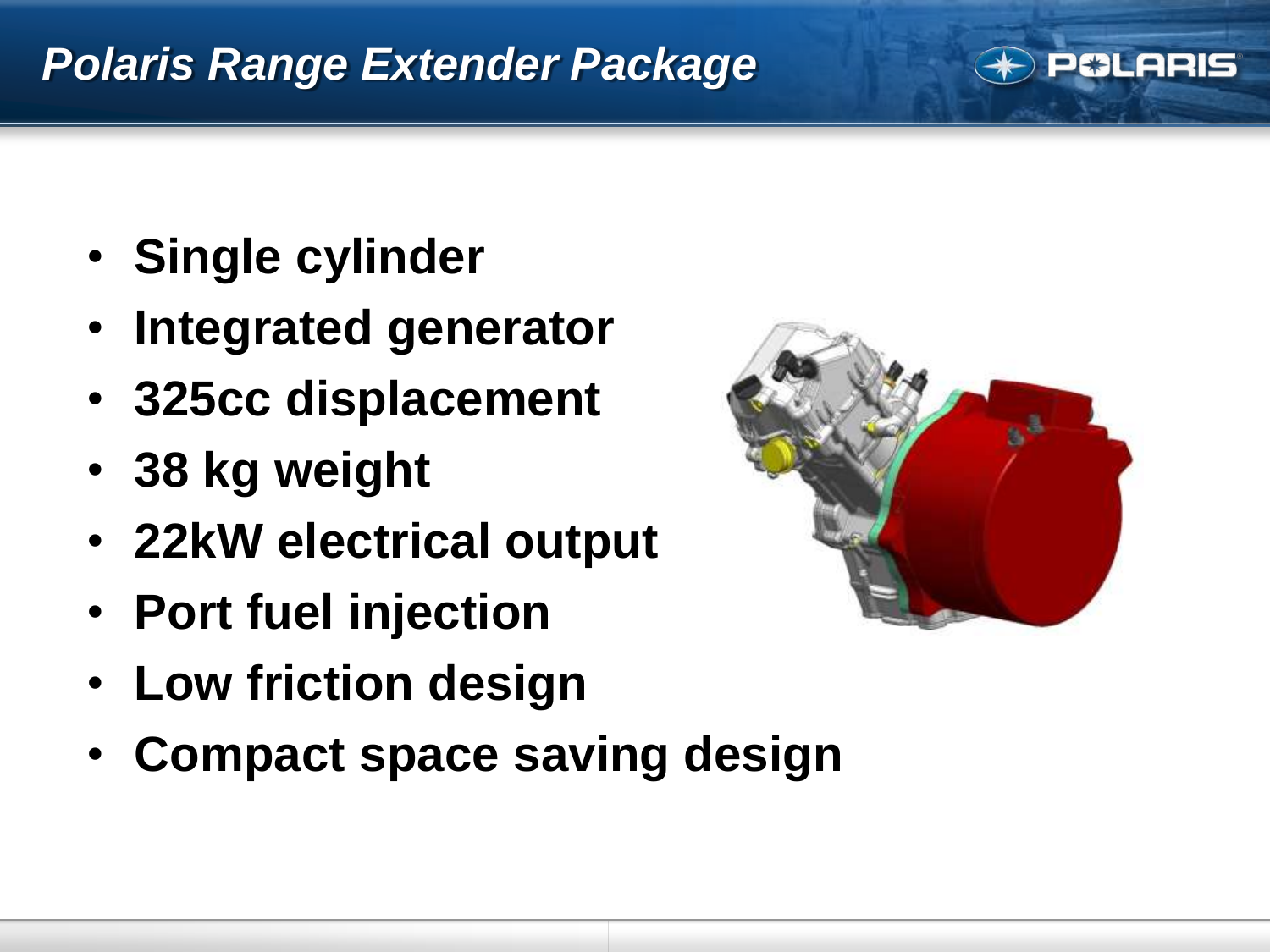#### *Polaris REX Engine*

**CLARIS** 

**INCREASED EFFICIENCY - Nikasil cylinder coating for improved heat transfer and dormant state capability**

**REDUCED WEIGHT integrated crankshaft drive and mounting system for generator**

**REDUCED WEIGHT - Generator acts as flywheel, dynamic balancer, and starter for engine**

> **REDUCED PARASITIC LOSSES - No oil pump**

**REDUCED FRICTION - All rotating members mounted on roller bearings**

**REDUCED PARASITIC LOSSES - Crankshaft and cam chain distribute oil to cylinder head**

**INCEASED EFFICIENCY - Small 325cc displacement allows engine to run at its lowest consumption range**

**LOWER EMISSIONS – Oil sump preheated by drive motor coolant**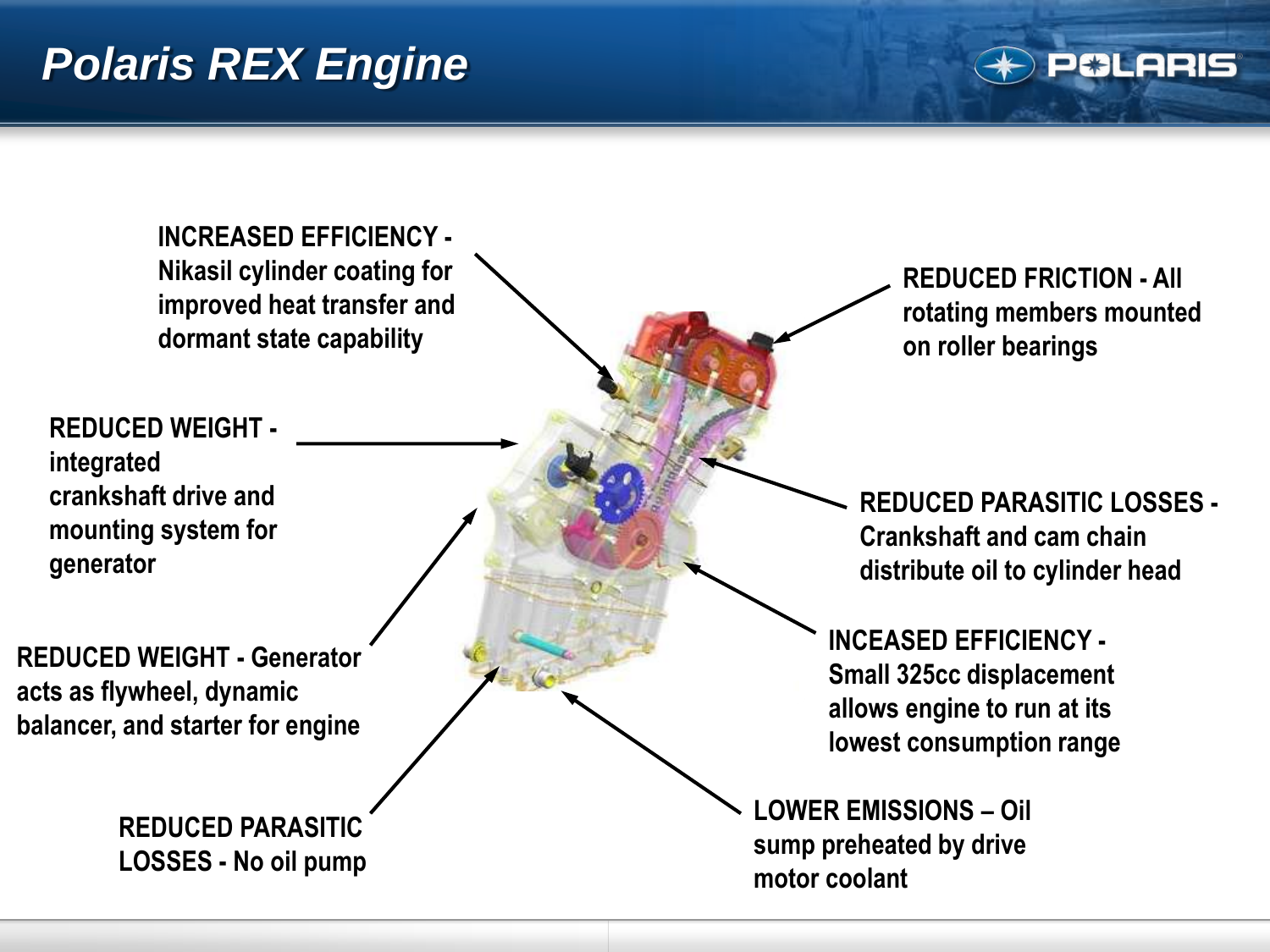## *Application of REX technology to Off-Road Vehicles*



- Technology demonstrator based on Polaris *Ranger EV*
- Utilize Polaris 22kW REX engine and generator
	- Relatively higher power needs due to poor aerodynamics and 4 wheel drive system
	- Drive strategy reconfigured for off-road use
- Results
	- 3X better fuel economy than gas powered Ranger 800
	- Up to 50 mph top speed
	- Reduced battery capacity
	- 10X driving range increase of base Ranger EV



**+ + + =**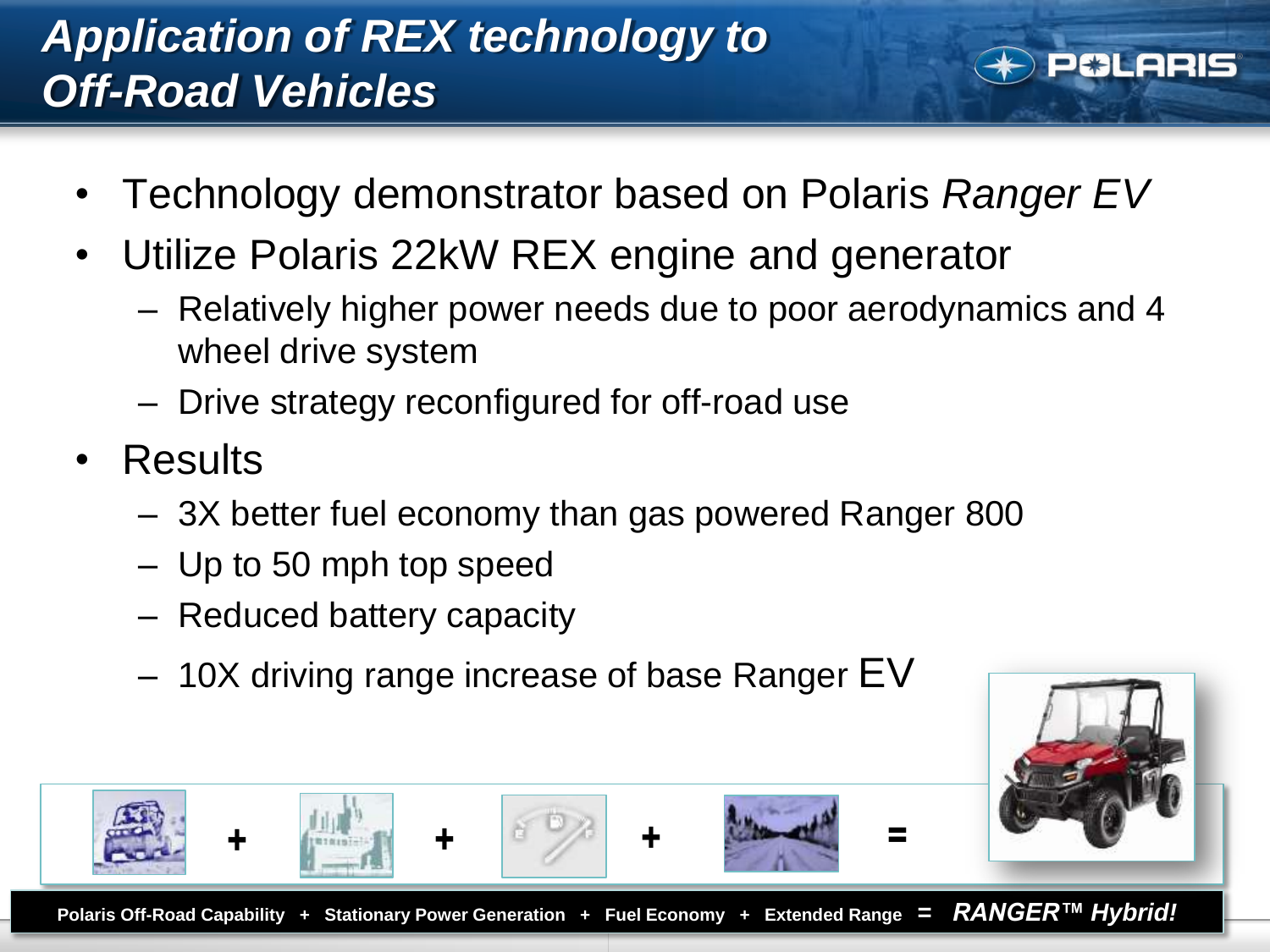#### *Ranger Hybrid Operating Modes*



- Three driving modes
	- Pure electric
		- Approximately 30 mile range depending on duty cycle
		- Reduced IR signature
		- Quiet operation
	- Extended range REX mode with power limit for fuel economy
	- REX mode with power boost for increased acceleration
- Stationary power generation mode
	- Up to 22kW power generation
		- Configurable in 12/24 V DC and 110/220 V AC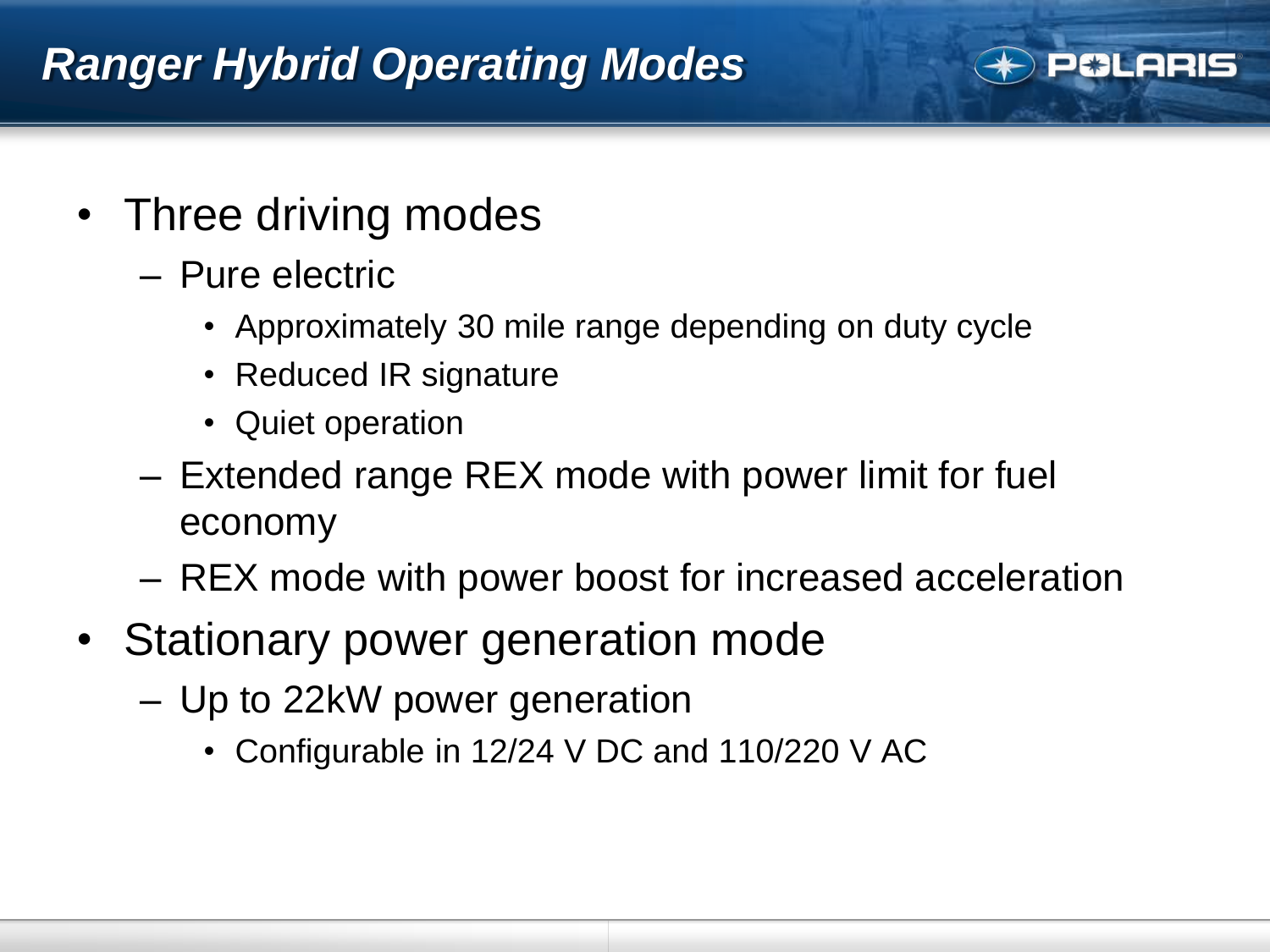- V-twin gas engine for higher power needs
- Heavy fuel engines up to 45 hp
- Apply REX Hybrid concept to higher capability vehicle platforms
	- Ranger Crew
	- RZR 4
- Develop 300V applications for higher efficiency and generation capacity



**81 ARIS** 





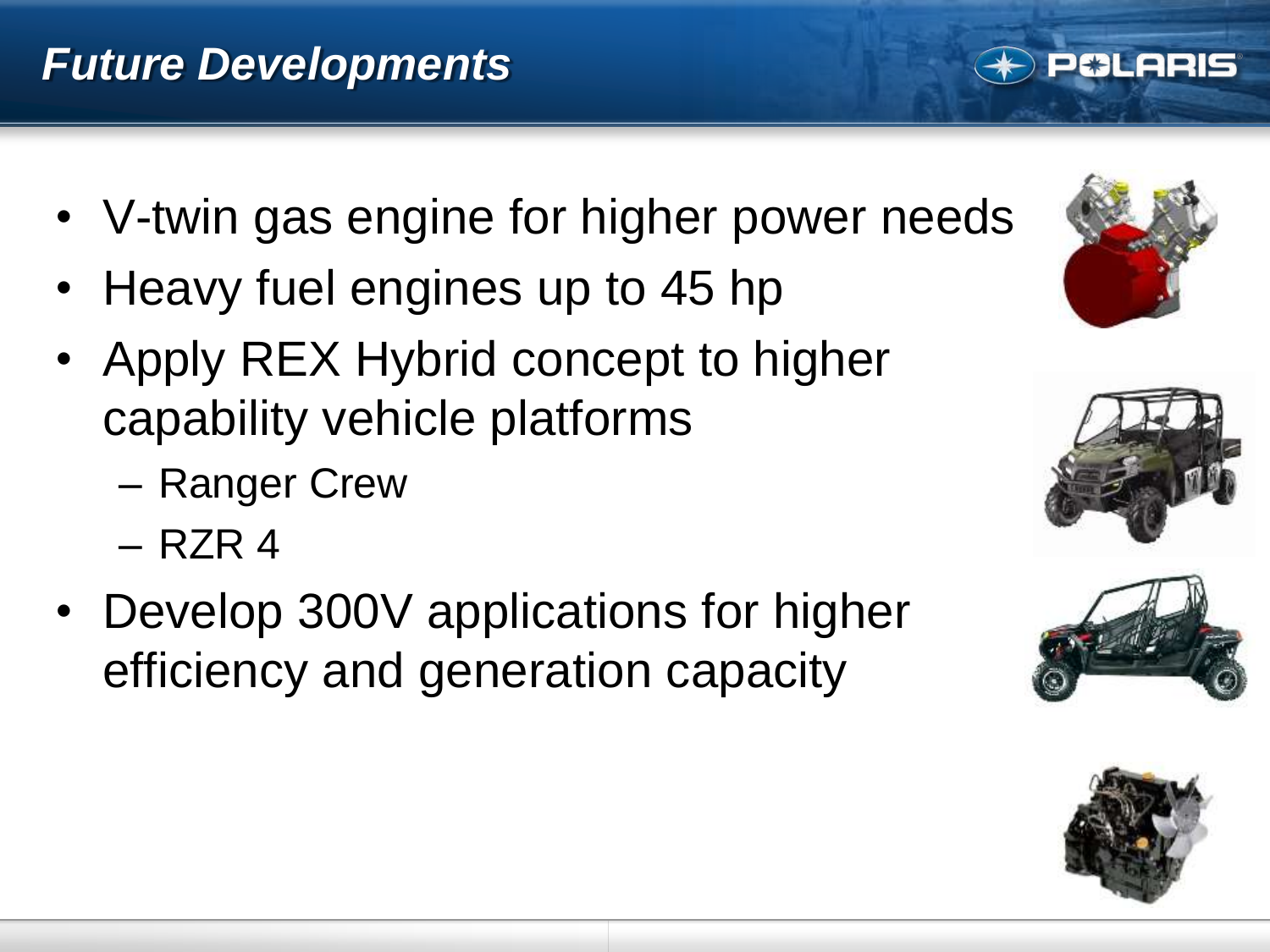#### *Conclusion*



- Problem Statements are clear!
	- Increase Efficiency
	- Increase Capability
	- Lighten the Load

• REX Offers a Polaris-solution, based on 16 years of work with the US and Worldwide Militaries and Special Forces

• Outside the Box thinking, rapid prototyping, and the use of COTS technology make this possible